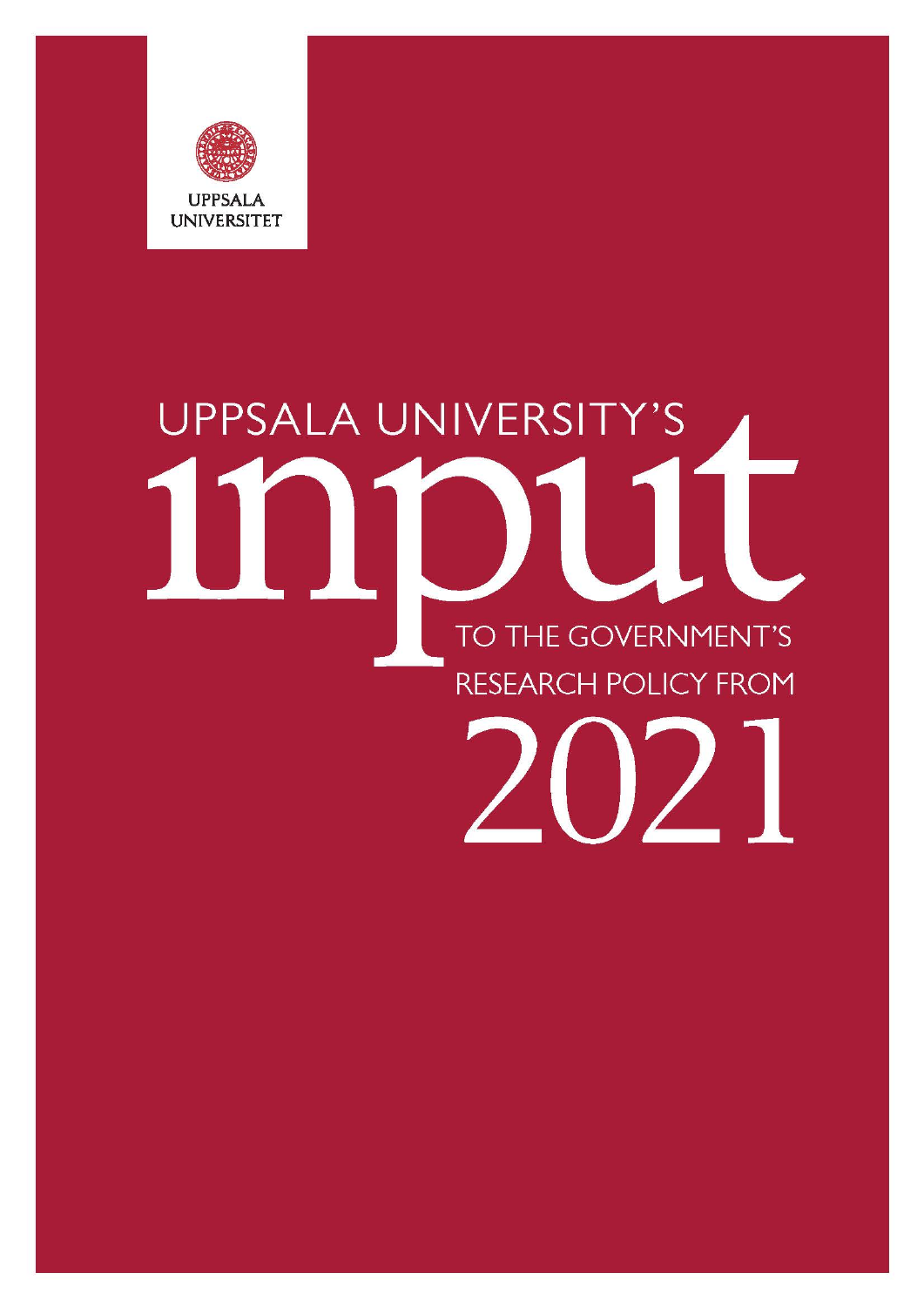

**UPPSALA UNIVERSITET** 

Reg. no 2019/1239

# Uppsala University's input to the government's research policy from 2021

Adopted by the University Board, 29 October 2019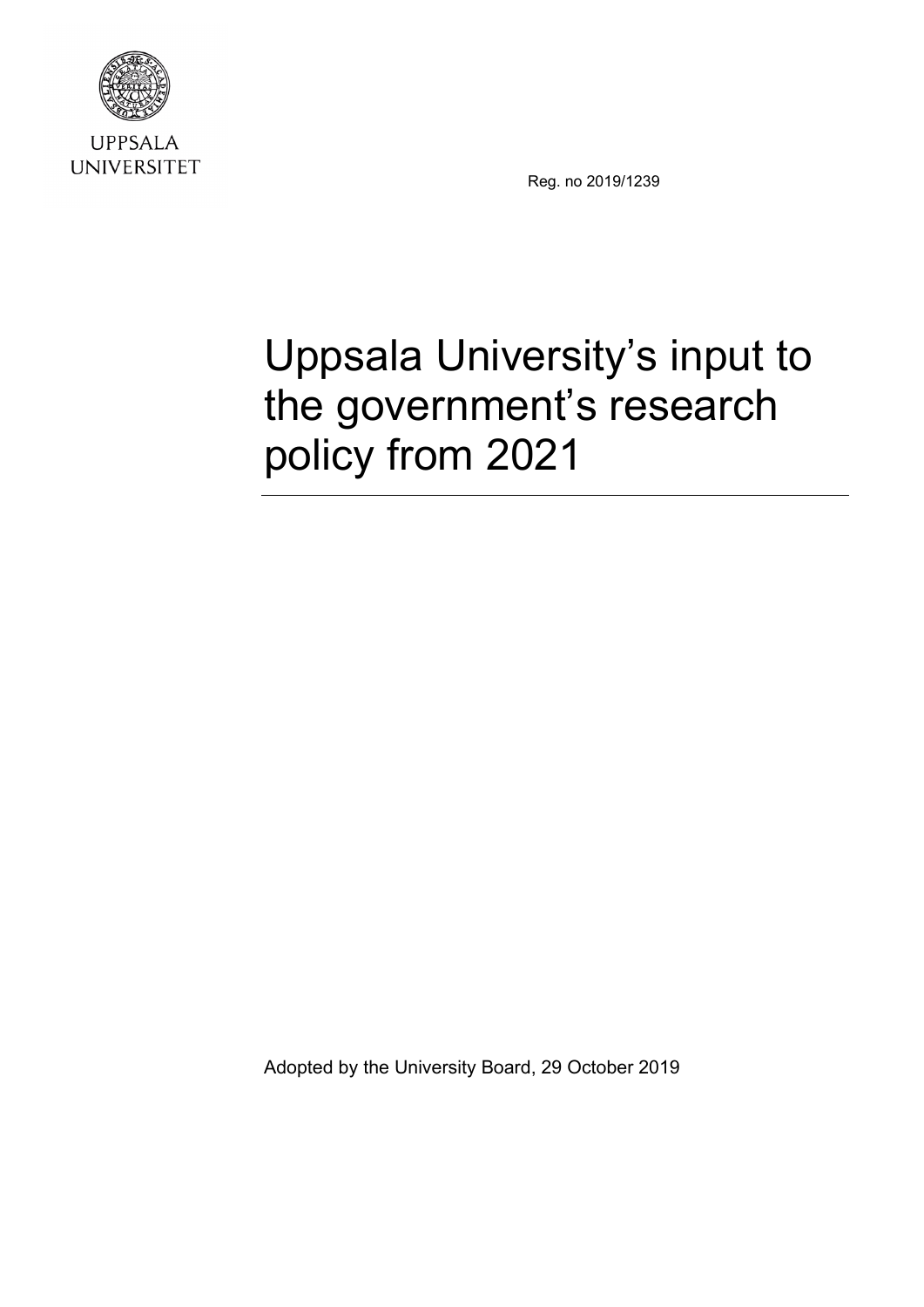# **Contents**

| 1. |                                                                                            | 3   |
|----|--------------------------------------------------------------------------------------------|-----|
| 2. |                                                                                            | 4   |
| 3. | Strengthen research of the highest quality and relevance                                   | - 6 |
| 4. | Develop national and international research infrastructure manufacture and the set of $\,$ |     |
| 5. | Prioritise higher education for the sake of a well-qualified labour force 10               |     |
|    | Appendix 1. Research initiatives, collaboration and skills provision at Uppsala            | 12  |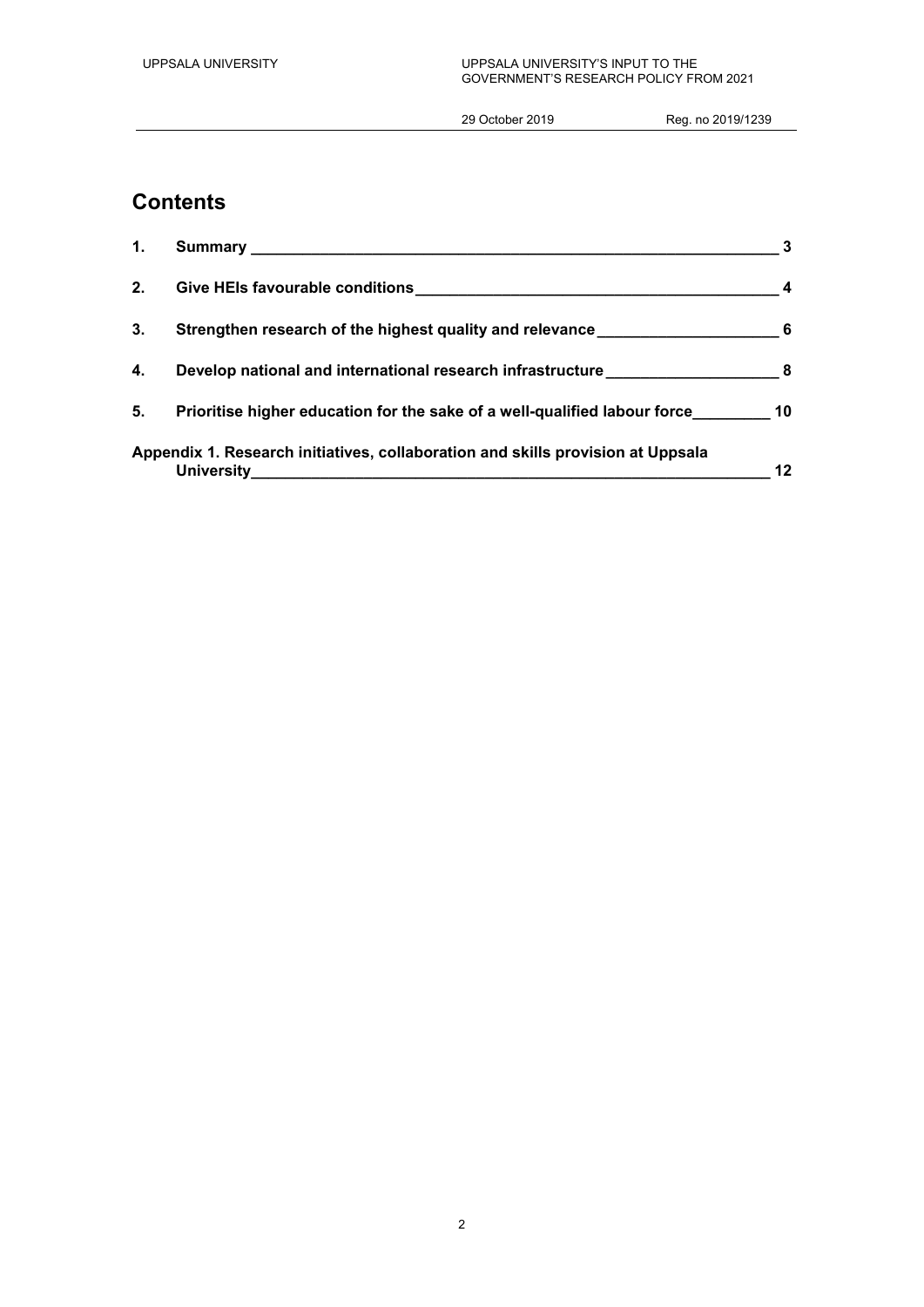29 October 2019 Reg. no 2019/1239

# 1.Summary

Uppsala University hereby submits its views on the government's policy for research and education from 2021. As a full-scale, internationally oriented research university, Uppsala University wishes to emphasise the importance of the link between research and education for the quality of activities. Our input therefore also contains proposals concerning education.

In its input, Uppsala University makes proposals that are of general relevance for the higher education sector, arranged in four areas that are presented below. As follow-up to the present research bill, Appendix 1 presents areas of strength that Uppsala University particularly wishes to emphasise. Their common denominator is that they are established, often world-leading research environments with the potential to grow even stronger. They also have the potential to help solve the great challenges facing society. The appendix also describes the University's work on external collaboration, reports initiatives taken to improve long-term talent recruitment, development and retention, as well as gender equality, and presents Campus Gotland as a successful example of how a large, broad higher education institution can support and strengthen the quality of education and research throughout the country.

Independent universities are a corner-stone of a democratic society. Free research and education stimulate creativity and drive quality. Liberal education and critical thinking increase our understanding of the world around us. The mission of universities to convey knowledge cannot be overemphasised at a time when resistance to knowledge is challenging scientifically-based knowledge. Confidence in researchers and research results must therefore be nurtured and the integrity of research defended. Here, good research practice and ethics have a key role. Research is a force for change in society and without knowledge and preparedness for new research challenges, society is more vulnerable.

Research of the highest scientific standards is necessary to meet national societal challenges and to achieve the UN's global sustainability goals. Sweden has globally outstanding, highly ranked higher education institutions (HEIs) that contribute to the country's supply of skills and knowledge and constitute a resource for all of Sweden. If Sweden is to defend its position as a leading knowledge nation and meet the challenges facing society nationally and globally, we need increased investments in research and education, and Swedish HEIs must be given the best possible conditions for their activities.

The three most recent research bills have each brought additional state funding for research in the region of SEK 3–5 billion. Uppsala University has assumed that this government also intends to invest in the further development of Swedish research and submits prioritised proposals within an overall framework increase of SEK 3.5 billion.

### **Uppsala University's proposals:**

### *Give HEIs favourable conditions*

- The freedom of education should be protected by law just as research is now protected by the constitution.
- While remaining public authorities, HEIs should be given greater autonomy.
- Certain changes should be made in the secondary legislation concerning the position of associate senior lecturers (assistant professors) and senior lecturers (associate professors).
- In the longer term, the legal status of HEIs should be reviewed.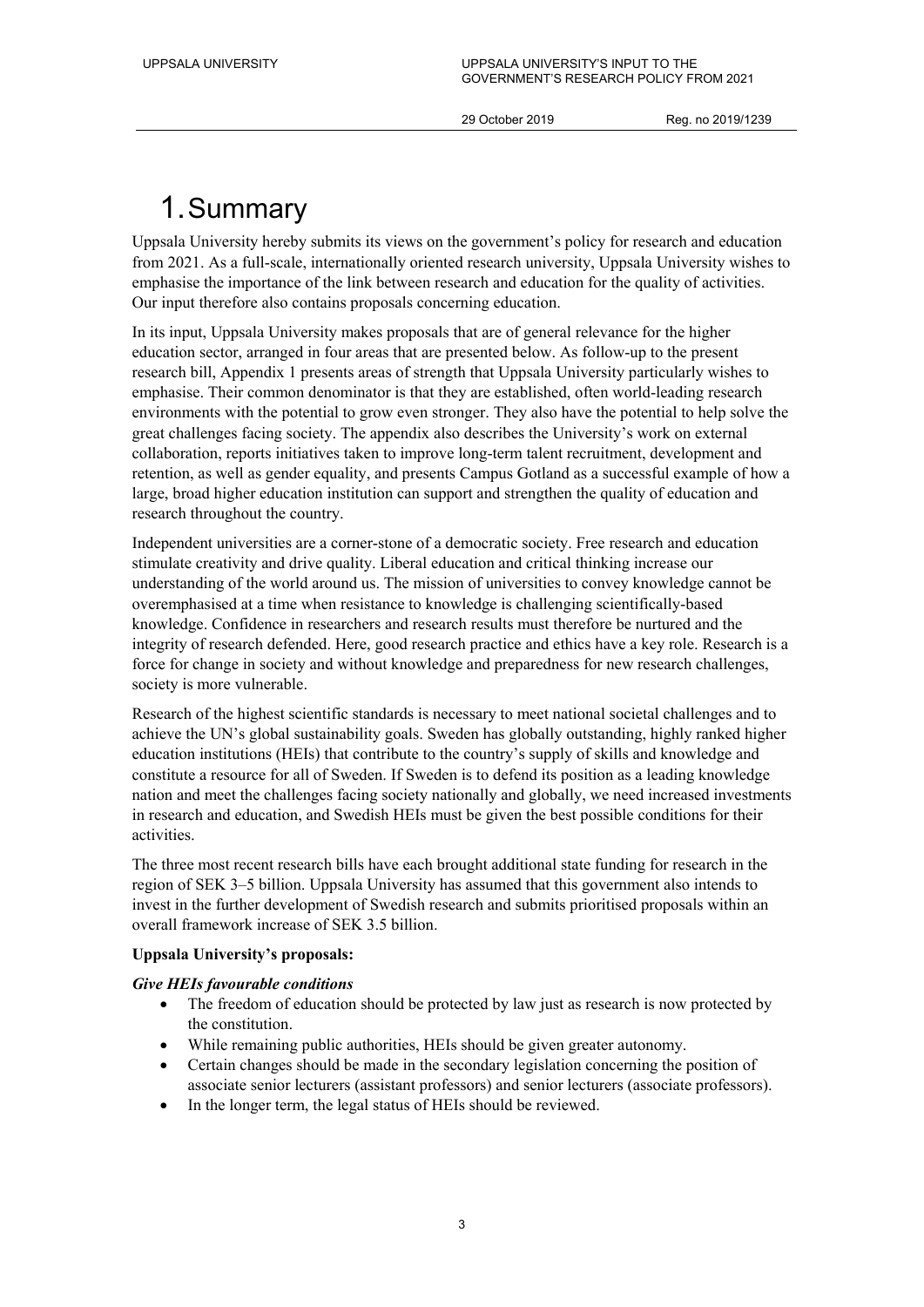### *Strengthen research of the highest quality and relevance*

- To increase the universities' autonomy, their direct government funding should be ringfenced from demands for co-financing when state research funding bodies award research and collaboration grants.
- SEK 1 billion should be invested in world-leading research by increasing direct government funding for research and postgraduate education and distributing it to HEIs on the basis of quality and performance indicators.
- The scope of the Swedish Research Council to make unrestricted project grants should be ensured.
- Government funding for existing strategic research areas should be fully integrated in the direct government funding of the universities affected without earmarking.
- SEK 1.5 billion should be invested in research in the form of new strategic research areas to meet national and global societal challenges.
- New initiatives should be guided by the principles of long-term commitment and breadth, quality and excellence, minimal formal requirements, the link between research and education, interdisciplinary approaches and collaboration with other actors.

### *Develop national and international research infrastructure*

- An overarching national strategy for research infrastructure should be drawn up, together with an associated funding strategy.
- Long-term conditions should be created for technical environments on the borders between basic research and industry.
- A further SEK 1 billion should be invested to meet Sweden's research infrastructure needs.
- The research infrastructure at SciLifeLab should be strengthened.
- A special initiative should be taken to coordinate the national actors in digital research infrastructure.

### *Prioritise higher education for the sake of a well-qualified labour force*

- Government appropriations for higher education should be increased by raising the allowances per student (the 'price tags'), so as to restore and improve the quality of education. The target should be to restore at least 75 per cent of the estimated erosion over the four-year period.
- Higher education should be exempted from productivity deductions.
- The funding ceiling should be raised without targeting specific educational programmes, so as to enable the range of programmes offered to be renewed and to meet society's need for lifelong learning.
- The extended medical programme should be fully financed.

# 2.Give HEIs favourable conditions

Uppsala University's proposals:

- The freedom of education should be protected by law just as research is now protected by the constitution.
- While remaining public authorities, HEIs should be given greater autonomy.
- Certain changes should be made in the secondary legislation concerning the position of associate senior lecturers (assistant professors) and senior lecturers (associate professors).
- In the longer term, the legal status of HEIs should be reviewed.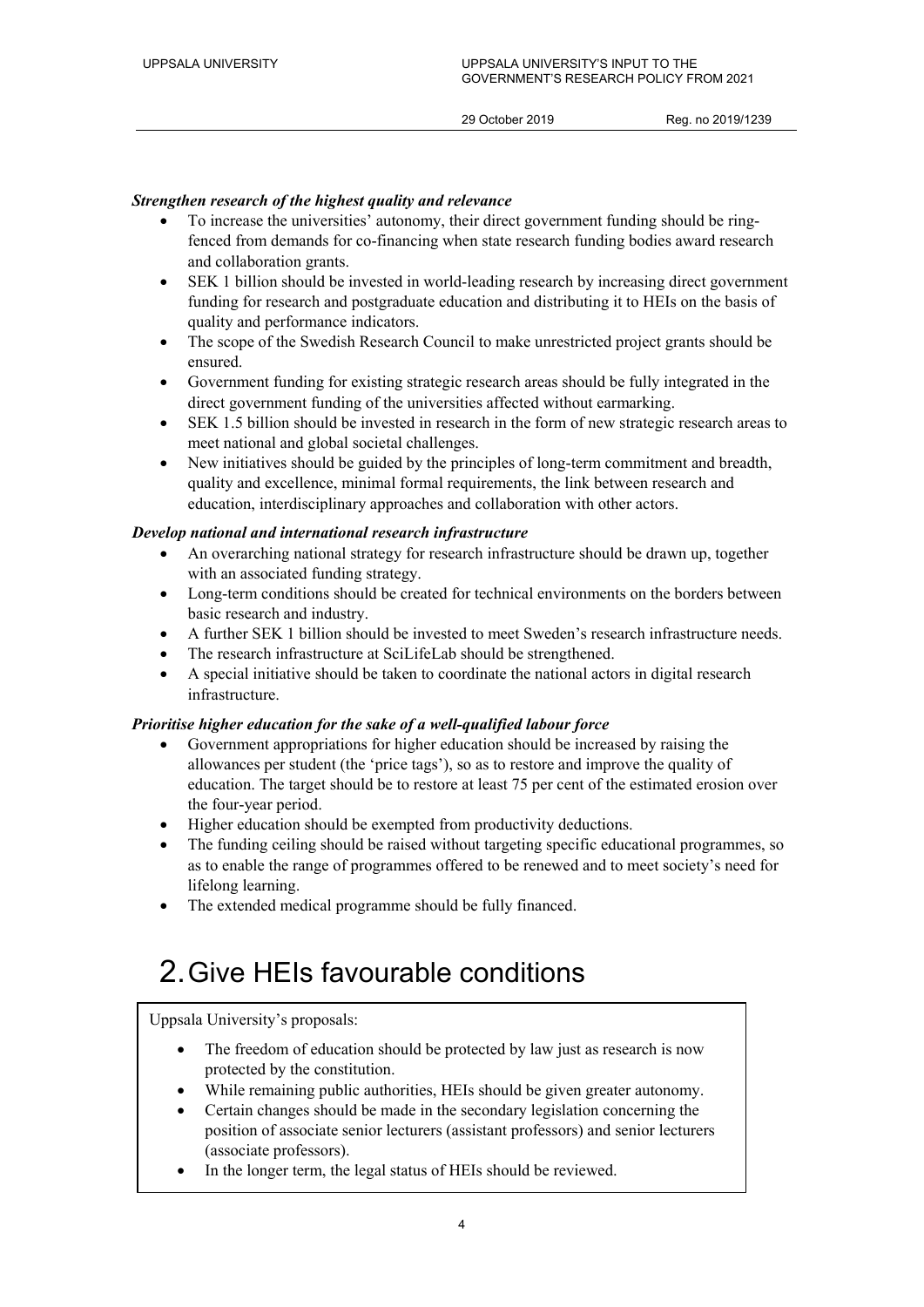### **Give HEIs increased autonomy and freedom to act**

Public higher education institutions need increased autonomy and freedom to act. Increased autonomy enhances the capacity for strategic innovation and favours quality enhancement. It is important to affirm and clarify the independence of both research and education. The freedom of education should therefore be protected by law just as research is now protected by the constitution. This question should be studied further.

By European standards, Swedish HEIs have a low degree of autonomy and are closely tied to the state as administrative authorities. Universities are essentially governed by the same set of regulations as public authorities whose activities predominantly lie in the exercise of official authority. This limits the ability of Swedish HEIs to act and operate. In addition to the issues raised below, which would give greater autonomy while staying within public authority status, in the longer term the legal status of HEIs should be reviewed.

### **Remove administrative obstacles**

In its input to the current research bill, Uppsala University pointed out the need for increased freedom of action for the benefit of internationalisation, practical application and increased competitiveness for Swedish HEIs, and proposed that the government should implement the changes proposed in the report *Ökad handlingsfrihet för statliga lärosäten* (Increased freedom of action for public higher education institutions)<sup>[1](#page-5-0)</sup>. Most of the issues raised in the report remain relevant and it would be highly desirable to implement the proposals in the report.

The greatest challenge regarding skills provision in the health and medical care sector is the shortage of placement opportunities. To strengthen the connection between research and education and to ensure the skills supply throughout the health and medical care sector, the Health and Medical Services Act should be amended to include education.

### **Provide conditions for attractive careers**

The position of associate senior lecturer (assistant professor) has given HEIs a form of employment that, if used properly, can serve as the way in to an attractive academic career system on the tenure track model. This possibility is destroyed if recruitments subject to highly competitive public advertisement are replaced by re-assignment under the rules in Section 7 of the Employment Protection Act. The possibility of allowing exceptions from these rules specifically in the case of recruitment to the position of associate senior lecturer (assistant professor) should therefore be looked into.

The acquisition of research qualifications and experience by clinical researchers is complicated by the absence in the Higher Education Ordinance of any possibility of combining a careerdevelopment position with employment at a healthcare unit at which medical education and research are permitted.

In addition, the possibility should be opened up of calling individuals to senior lecturer (associate professor) positions in certain circumstances, just as is now possible for professorships. This would apply to individuals who have received certain long-term research grants that are awarded following particularly stringent quality assessment, such as ERC Starting Grants and KAW Fellows.

The University's initiatives to improve conditions for researchers and gender equality are described in Appendix 1.

<span id="page-5-0"></span> <sup>1</sup> *Ökad handlingsfrihet för statliga lärosäten* (Increased freedom of action for public higher education institutions). A report to the Stockholm–Uppsala university network, April 2015.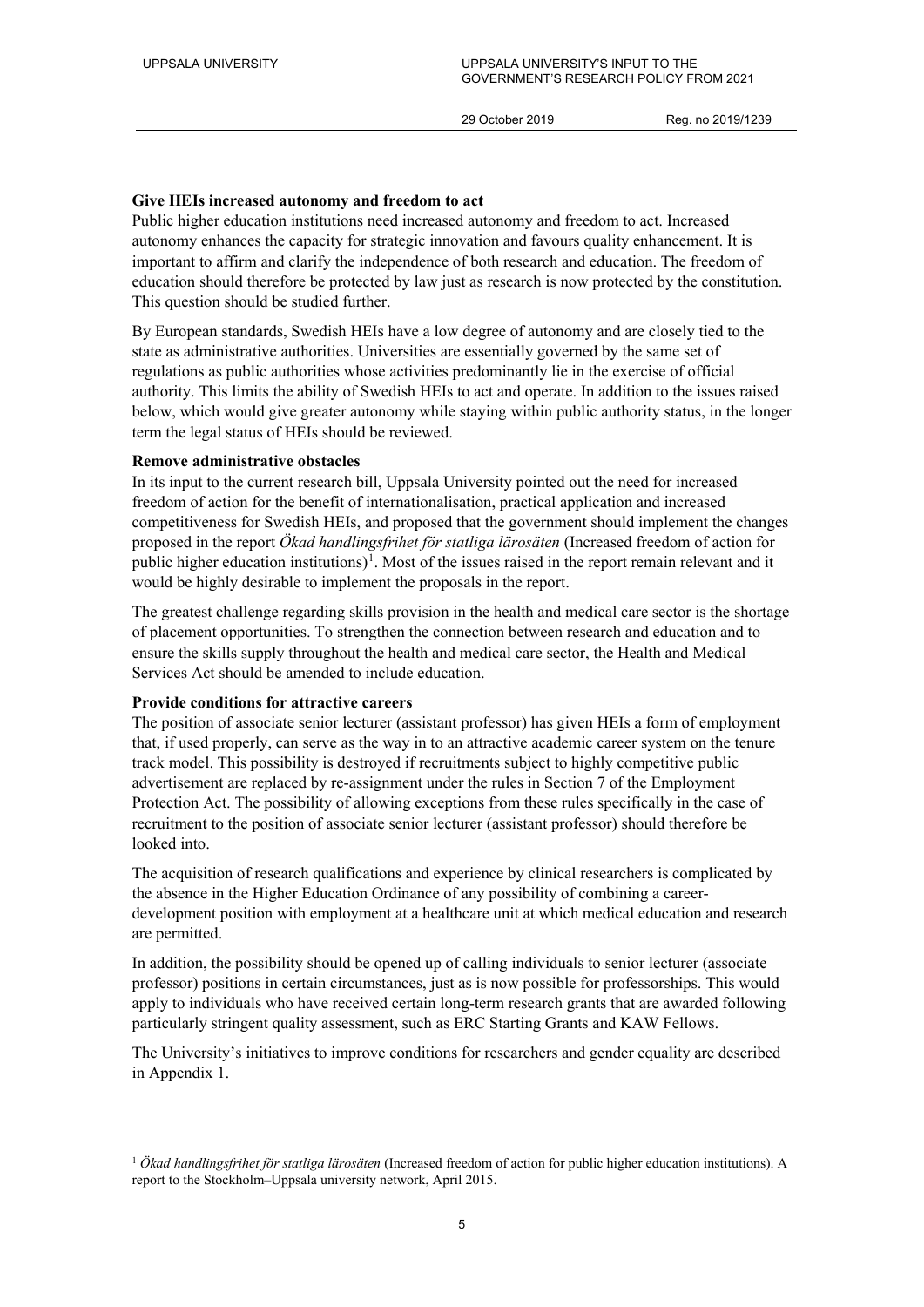# 3.Strengthen research of the highest quality and

Uppsala University's proposals:

- To increase the universities' autonomy, their direct government funding should be ringfenced from demands for co-financing when state research funding bodies award research and collaboration grants.
- SEK 1 billion should be invested in world-leading research by increasing direct government funding for research and postgraduate education and distributing it to HEIs on the basis of quality and performance indicators.
- The scope of the Swedish Research Council to make unrestricted project grants should be ensured.
- Government funding for existing strategic research areas should be fully integrated in the direct government funding of the universities affected without earmarking.
- SEK 1.5 billion should be invested in research in the form of new strategic research areas to meet national and global societal challenges.
- New initiatives should be guided by the principles of long-term commitment and breadth, quality and excellence, minimal formal requirements, the link between research and education, interdisciplinary approaches and collaboration with other actors.

## relevance

### **Increase direct government funding and ring-fence it from co-financing**

Free research is the basis for developing new knowledge. Sweden's ambition is to be one of the world's leading research nations. Research policy must therefore seek to generate the highest academic quality and internationally leading expertise.

To establish world-leading research environments, Swedish HEIs need autonomy, long-term commitments and scope for strategic renewal. The most recent research bills have increased direct government funding for HEIs. At the same time, the requirements in terms of what this funding has to cover have increased. These days, the universities finance an increasing part of the national research infrastructure and research-intensive universities bear most of this responsibility. External research funding bodies demand co-financing from the universities' direct government funding. The universities are also increasingly expected to take long-term responsibility for the employment of researchers who receive external funding, to create attractive career paths and to promote increased gender equality.

The balance between direct government funding and external grants has shifted over the past ten years. External grants should complement direct government funding, not vice versa. Consequently, to achieve the government's goal that Sweden should be a leading research nation, new direct government funding needs to be distributed among the HEIs on the basis of quality and performance indicators. This investment should amount to SEK 1 billion.

HEIs have a responsibility for the quality of education and research. Given that the Swedish Higher Education Authority has received instructions to audit both the quality of higher education and the institutions' own systems for quality assurance of higher education and research, it would be reasonable to review other public authorities' mandates concerning the evaluation of research.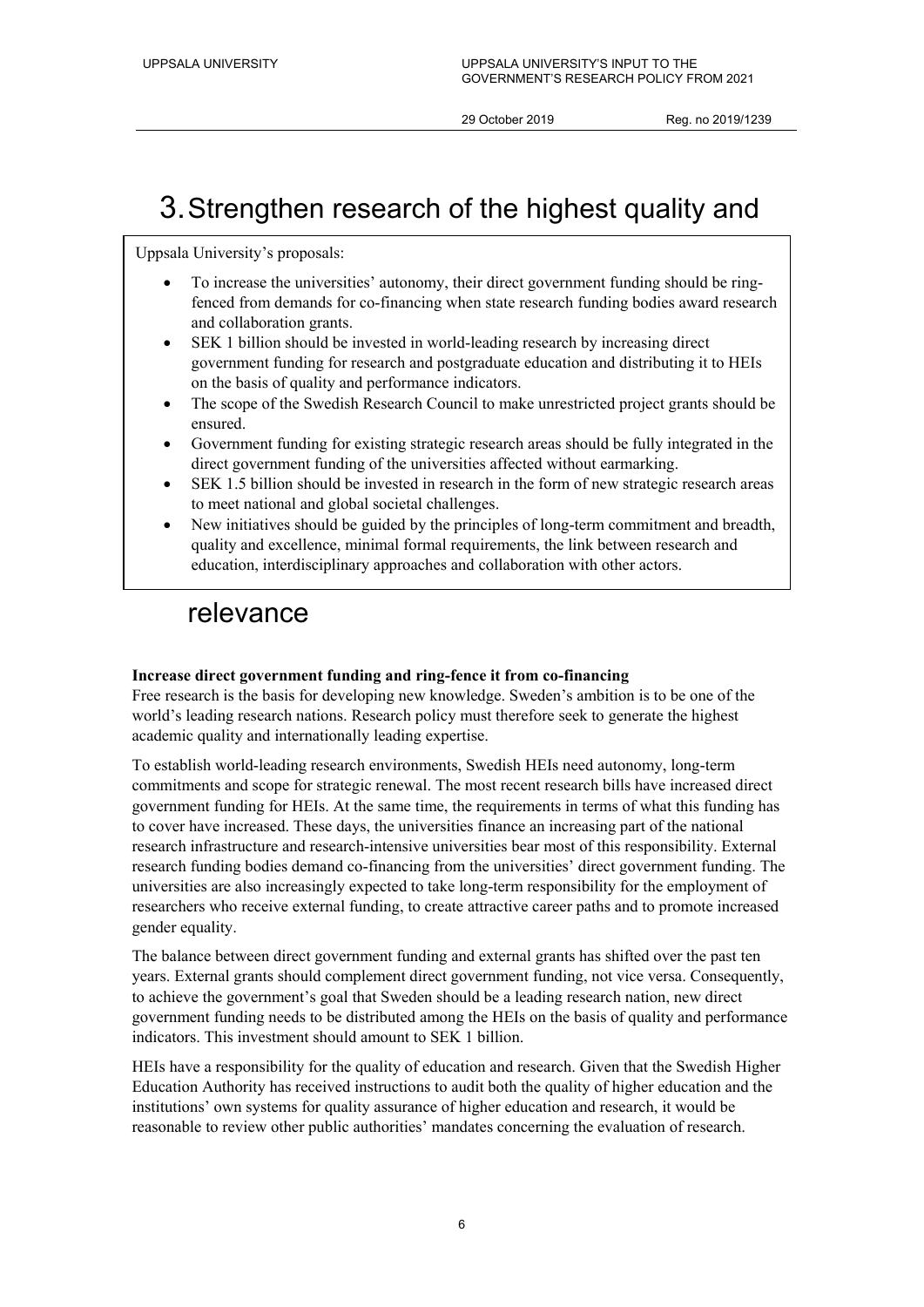### **Safeguard the Swedish Research Council's unrestricted project grants**

An increase in direct government funding must not be achieved by reallocations from the Swedish Research Council's scope for unrestricted project grants. Funds distributed via the government research funding bodies are subject to competition and based on quality assessments by experts, which gives a high level of legitimacy and guarantees high quality research. They are an important complement to the direct government funding.

Uppsala University also wishes to safeguard the EU instruments that are most valuable for Sweden and Swedish researchers, such as the Excellent Science pillar in Horizon Europe. Sweden should therefore strive for an increase in the EU's research budget.

### **Integrate strategic research areas fully in direct government funding and invest in new strategic research areas**

The strategic research areas initiative has made it possible to establish a number of internationally prominent research environments. Uppsala University intends to continue to develop the existing strategic research areas at the University. The original intention – that the grants for the strategic research areas should be fully integrated in the direct government funding of the universities concerned, without earmarking in appropriation directions – should now be implemented. This will promote a greater assumption of responsibility by HEIs and enhance their strategic autonomy.

To meet national societal challenges and to help achieve the UN's global sustainability goals, investments must be long term and the research of the highest scientific quality. The strategic research areas model, which is based on HEIs receiving direct government funding for new initiatives in prioritised areas according to a quality-assured process, is a good form of funding. Uppsala University therefore proposes a new investment of the same order of magnitude as the previous investment in strategic research areas. Researchers themselves are in the best position to formulate the questions that research is to answer. Our assessment is therefore that long-term, open or thematically broad investments, without strict formal requirements, provide the best conditions for developing strong interdisciplinary research environments that can contribute to the sustainable development of society. HEIs should be invited to apply for funding in collaboration with other actors. Research applications should be assessed primarily on the basis of quality and relevance, and in addition on the basis of the strength and commitment of other participating partners.

### **Future research challenges**

In Appendix 1, Uppsala University highlights some prioritised research areas that can contribute to addressing national and global societal challenges, have the potential for further development and where the University is well equipped to take great responsibility. These research areas are listed below. The University regards external collaboration as an integral part of education and research and submits proposals in the same appendix on the further development of collaboration.

The prioritised research areas are:

- Renewable energy and electrification
- Climate change and biodiversity
- Materials for future challenges in society
- The challenge of antibiotic resistance
- Major common diseases, global health and mental health
- SciLifeLab and pharmaceutical development
- Future health and medical care
- The digitalisation of society: AI and digital humanities
- Liberal democracy, human rights and the rule of law
- Migration and racism
- Social sustainability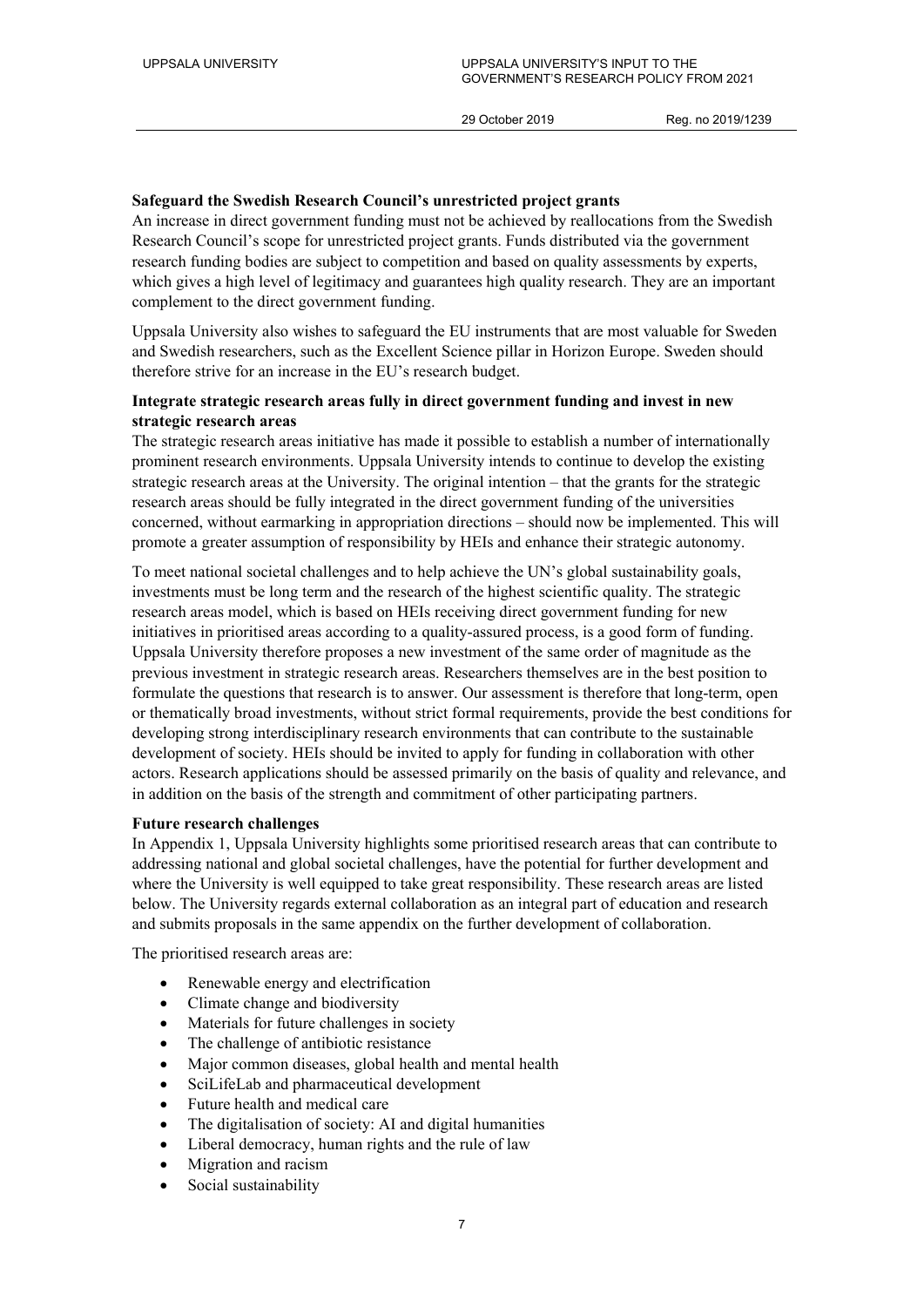The pilot project ULF (Development, Learning, Research)

# 4.Develop national and international research infrastructure

Uppsala University's proposals:

- An overarching national strategy for research infrastructure should be drawn up, together with an associated funding strategy.
- Long-term conditions should be created for technical environments on the borders between basic research and industry.
- A further SEK 1 billion should be invested to meet Sweden's research infrastructure needs. See Table 1.
- The research infrastructure at SciLifeLab should be strengthened.
- A special initiative should be taken to coordinate the national actors in digital research infrastructure.

### **Draw up a national strategy for research infrastructure**

Research infrastructure is a vital prerequisite for top quality research and future innovations. If Sweden, as a knowledge nation, is to derive the greatest possible benefit from the technological advances created by research infrastructures, this will require good coordination and long-term financing with a clear division of responsibilities between different actors.

It is important to improve the overall national coordination. As managers, developers and users of research infrastructure, HEIs should be allowed influence and should take responsibility. A national strategy should be drawn up clarifying the division of responsibilities, priorities and long-term financing of research infrastructure. The organisation of the MAX IV synchrotron radiation facility needs to be reviewed. The strategy should include research infrastructures that lie on the border between basic research and collaboration with industry (technical environments), such as the FREIA Facility for Research Instrumentation and Accelerator Development and research related to the ITER fusion experimental reactor. Such facilities enable technological progress and skills transfer and it is important that these technical environments are given long-term conditions for their activities.

### **Increase allocations to research infrastructure**

Research infrastructure involves substantial costs and state funding is largely channelled through the Swedish Research Council. However, the co-financing required by the Swedish Research Council means that the large HEIs pay for approximately half of all national research infrastructure. It is important to secure long-term financing for MAX IV and the Swedish National Infrastructure for Computing (SNIC) and to meet commitments for the European Spallation Source (ESS) without impoverishing other research infrastructure.

There is also a need for investments in research infrastructures in the humanities and social sciences. One example that can be mentioned is context databases for social sciences. The potential of this type of research infrastructure lies in the continuous addition of data and the building up of long time series, which means that running costs account for a large part of the costs.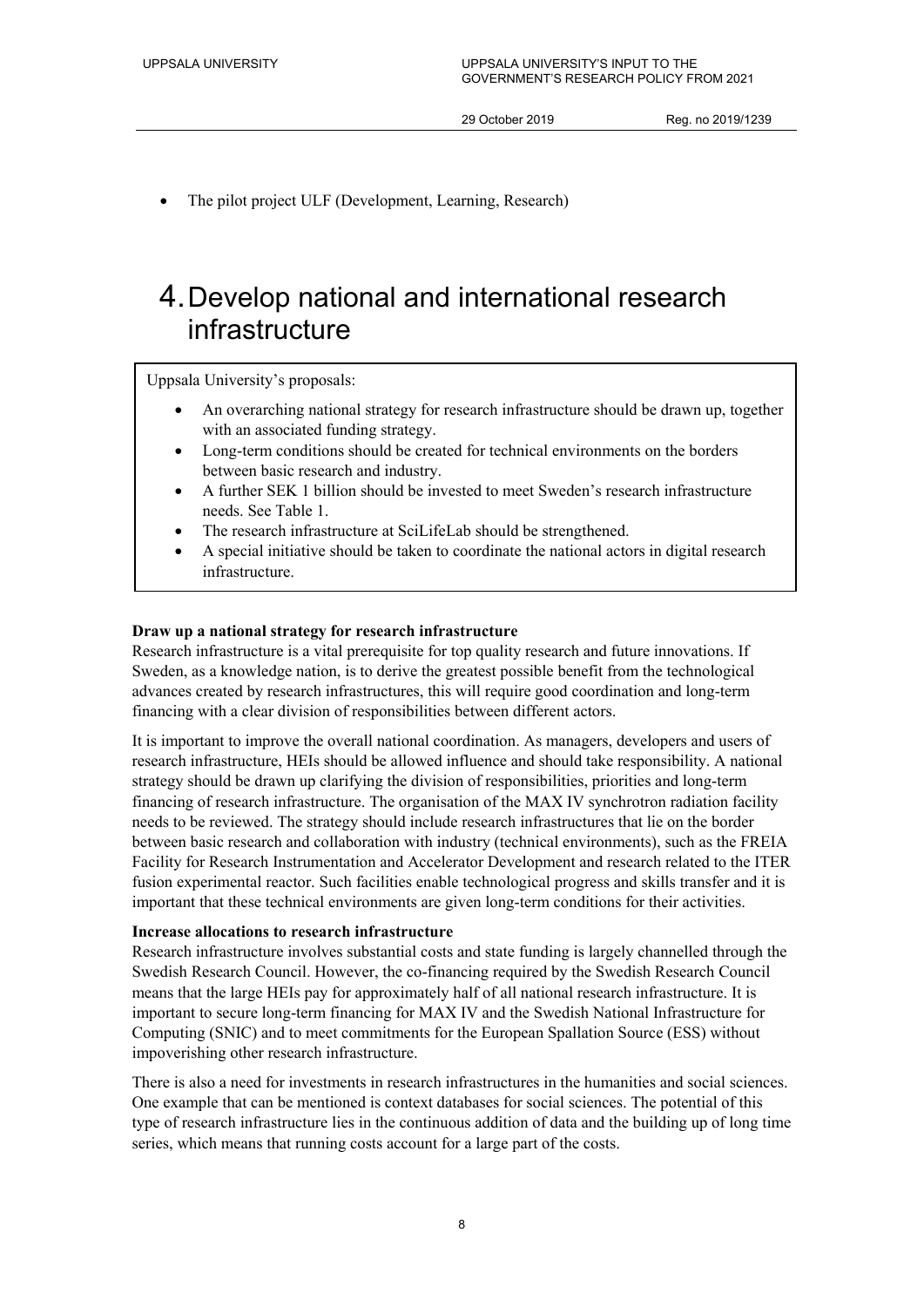International commitments have become more expensive due to annual mark-ups and the weak krona. The assessment is that unless further funds are forthcoming, the Swedish Research Council will no longer be able to finance other national research infrastructure. In that case, the responsibility for financing research infrastructures will fall even more heavily on the research-intensive universities. The HEIs should co-finance research infrastructures, but it is not reasonable that they should assume greater responsibility than at present. Instead, the co-financing of research infrastructure by HEIs should decrease, as the burden on the direct government funding of the research-intensive universities is too heavy. There is a risk that funding will be allocated to research infrastructure at the expense of the Swedish Research Council's scope for unrestricted project grants. This scope for unrestricted project grants must be safeguarded. The assessment is that an additional SEK 1 billion will have to be invested in research infrastructure (Table 1). A boost in resources would secure access to relevant research infrastructure for large and small HEIs, industry and health care, thereby enhancing Sweden's competitiveness and skills provision.

### **Strengthen SciLifeLab**

The national centre for life sciences research, SciLifeLab, is a large-scale national research facility focusing on molecular life sciences that offers advanced technology and expertise. The close connection with excellent research environments benefits technological development, interdisciplinary exchanges, innovation and collaboration with industry and the healthcare sector. SciLifeLab must be seen as a national research infrastructure and included in strategic discussions on, for example, the development of digital research infrastructures and planning of future strategic research programmes in life sciences, medicine and the environment. Its activities need to be enhanced to meet the increased national need for research infrastructure in life sciences, make it more attractive to locate life sciences activities in Sweden and promote the development of the pharmaceutical development platform at SciLifeLab.

### **Develop the digital research infrastructure**

Digital technology has changed the playing field for higher education and research. Digitalisation is a global phenomenon and if Sweden is to keep up with the rapid process of change, the digital infrastructure has to be boosted. The digital research infrastructure is currently split up among many local, national and international actors. An initiative aimed at coordinating and improving digital research infrastructure, rooted in a national strategy, is essential to ensure that all research data is stored, managed, analysed, shared and made available in the best possible way.

Legislation on sensitive personal data imposes special requirements on management and storage by HEIs. There is currently no national research infrastructure for certain sensitive data, such as health data. The task and funding of HEI cooperation in the Swedish National Infrastructure for Computing (SNIC) should be enlarged to include the storage and management of research data.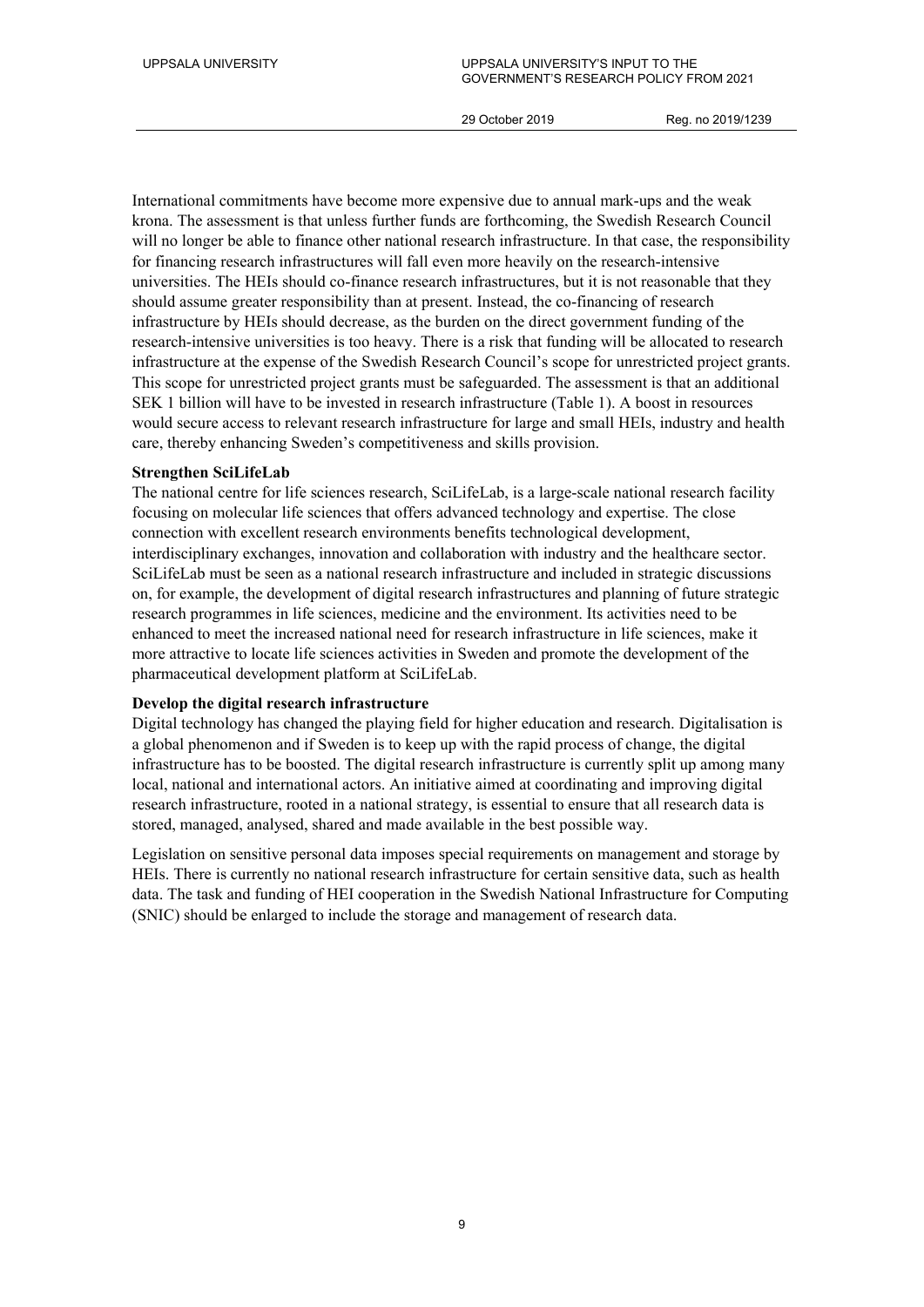| Area                                                                  | SEK <sub>m</sub> |
|-----------------------------------------------------------------------|------------------|
| Guarantee operating costs of MAX IV                                   | 100              |
| Restore level of national research infrastructure <sup>2</sup>        | 200              |
| Digital research infrastructure                                       |                  |
| Sensitive personal data                                               | 80               |
| Storage and management of research data via SNIC <sup>3</sup>         | 120              |
| Strengthening SciLifeLab's research infrastructure                    | -80              |
| New investments <sup>4</sup> and scope to reduce co-financing by HEIs | 420              |
| Total                                                                 | 1000             |

*Table 1. Need for additional national investments in research infrastructure.*

# 5.Prioritise higher education for the sake of a wellqualified labour force

Uppsala University's proposals:

- Government appropriations for higher education should be increased by raising the allowances per student (the 'price tags'), so as to restore and improve the quality of education. The target should be to restore at least 75 per cent of the estimated erosion over the four-year period.
- Higher education should be exempted from productivity deductions.
- The funding ceiling should be raised without targeting specific educational programmes, so as to enable the range of programmes offered to be renewed and to meet society's need for lifelong learning.
- The extended medical programme should be fully financed.

### **Restore the level of allowances per student in higher education**

A well-qualified labour force is a key issue for society and there are major challenges in different parts of the education system. If Sweden is to continue to be one of the foremost knowledge nations, investments are needed to enhance the quality of higher education. Calculations show that the allowances per student ('price tags') paid to HEIs have declined by SEK 6.8 billion in real terms since the mid-1990s.<sup>[5](#page-10-3)</sup> After many years of erosion of the allowances for education, it is a challenge for HEIs to offer high quality education.

This erosion has resulted in fewer laboratory sessions, reductions in field studies and skills training, and fewer teacher-directed sessions in general. The number of contact hours in Sweden is low

<span id="page-10-1"></span><span id="page-10-0"></span> <sup>2</sup> Restore Swedish Research Council's scope to fund national research infrastructure to 2013 level.

<sup>&</sup>lt;sup>3</sup> Germany has recently decided to invest new funding of SEK 900 m per year in research infrastructure for good data management.

Assuming that Germany's economy is eight times as large as Sweden's, the equivalent investment in Sweden would be almost SEK 120 m per year.

<span id="page-10-2"></span><sup>4</sup> Including research infrastructure in the humanities and social sciences.

<span id="page-10-3"></span><sup>5</sup> SULF (2018). *Systemfel i kunskapsfabriken - om urholkning av ersättningsbeloppen till högre utbildning* (Systemic error in the knowledge factory – on the erosion of allowances per student in higher education).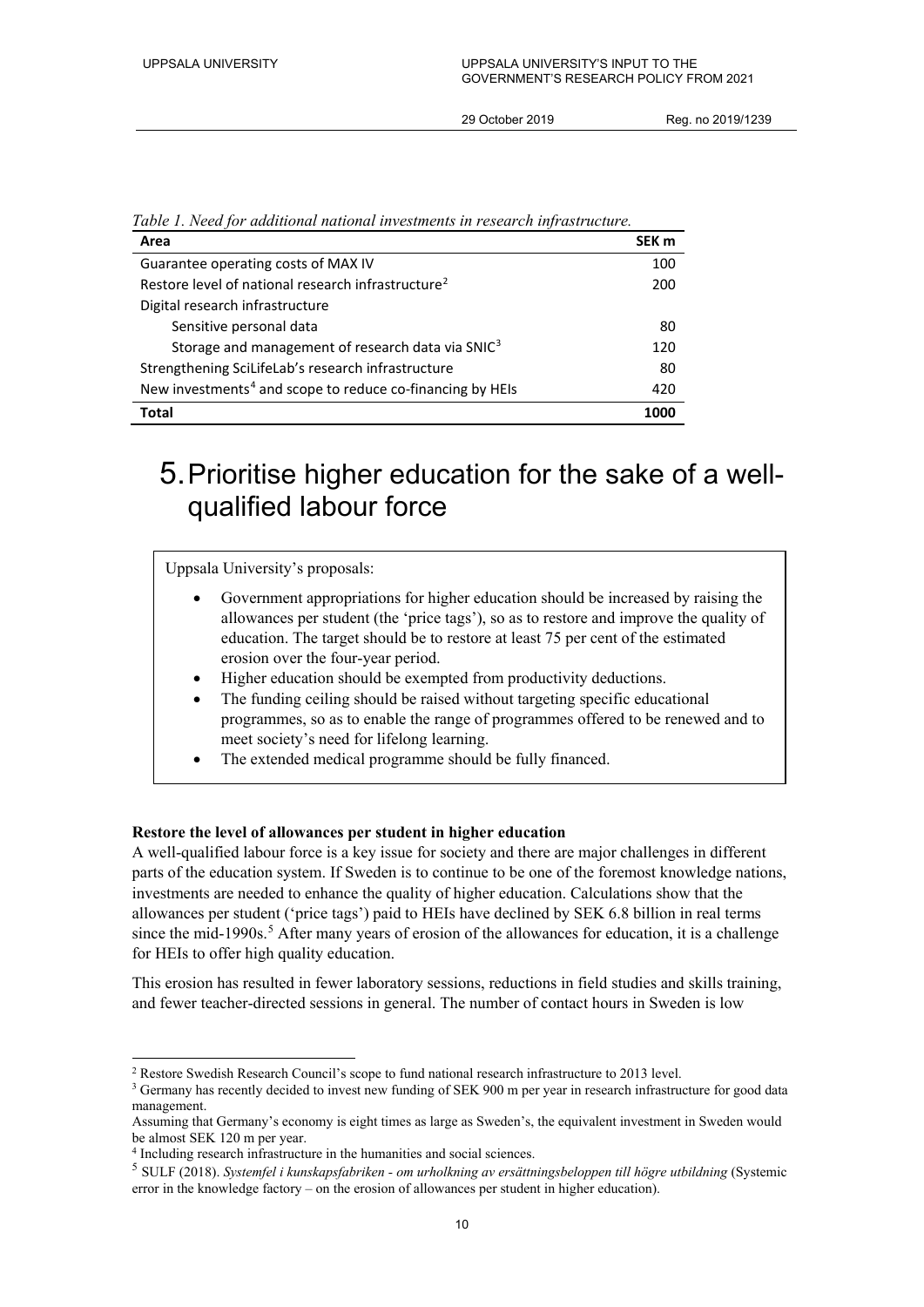compared with other European countries.<sup>[6](#page-11-0)</sup> This gives Swedish higher education institutions poorer opportunities compared with HEIs in many other countries to supply the labour market with the skills that are needed. It is therefore important to restore the quality of higher education by raising allowances per student.

### **Exempt higher education from productivity deductions**

The financial erosion has been caused by the 'productivity deduction', which means that direct government funding is not adjusted fully in line with increases in costs. The purpose of the deduction is to encourage public authorities to continuously improve their efficiency. In this respect, higher education differs from public administration. Fewer contact hours for students generally means lower quality in education. Direct government funding for higher vocational education is adjusted according to a special index, not applying the productivity deduction. It would be reasonable for universities and other HEIs to have a similar exemption to that now made for higher vocational education institutions.

### **Expand higher education with unrestricted places**

The labour market is changing and the need for continuing professional development and career changes is increasing. To meet these needs without reducing higher education opportunities for young people, higher education needs to expand. Moreover, provided relevant financing arrangements can be achieved, HEIs could contribute considerably more to skills provision throughout the country than they do at present, through further education and continuing professional development.

Broad research universities have a unique ability to offer research-related education in innovative fields with a footing in multiple disciplines and disciplinary domains. It is important that targeted educational expansion is accompanied by increased funding for research to ensure the link between research and education, in accordance with the proposal of the government inquiry on governance and resources (SOU 2019:6).

### **Fully fund the new programme in medicine**

Starting in autumn 2021, medical students will be admitted to the new six-year medical programme. The longer programme requires changes in teaching and learning procedures, new resource-heavy forms of assessment and increased supervision. To maintain high educational quality, the programme must be fully funded under both the funding cap system and the ALF system (the agreement on funding for medical training and research).

<span id="page-11-0"></span> <sup>6</sup> UKÄ/Swedish Higher Education Authority (2018). Teacher contact hours in Swedish higher education. A timetable study. Report 2018:15.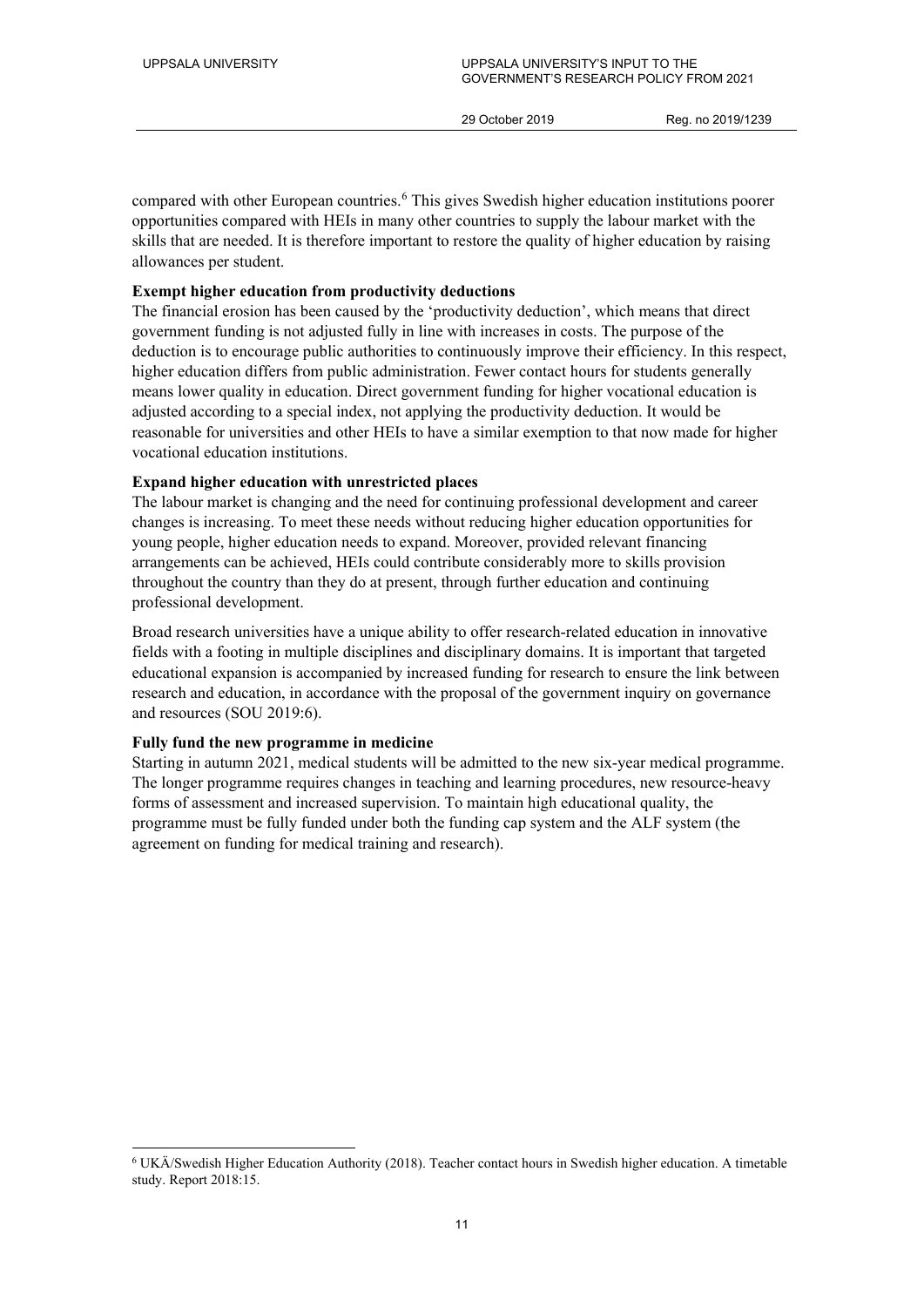# Appendix 1. Research initiatives, collaboration and skills provision at Uppsala University

# Research initiatives, collaboration and skills provision at Uppsala University

### 1 Introduction

Universities and other higher education institutions have been invited by the Minister for Higher Education and Research to submit material aimed at communicating the priorities made at each institution and the focus of future activities. The institutions are also asked to comment on the relationship between their activities and the political focus of the research policy bill *Kunskap i samverkan* (Collaborating for knowledge, Govt Bill 2016/17:50), with respect for example to societal challenges identified, collaboration, gender equality and conditions for researchers. In the sections below, Uppsala University describes its priorities and the relationship between the University's activities and the focus in the present research bill.

### 2 Future research challenges

The research policy bill *Kunskap i samverkan* (Collaborating for knowledge, Govt Bill 2016/17:50) identifies five priorities. Three of these priorities have global and national relevance: climate and the environment, health, and increased digitalisation. In addition, two national challenges are identified: creating a secure, inclusive and sustainable society, and improving learning outcomes in the Swedish school system. These areas broadly coincide with those that are mentioned in the invitation to submit input to the government's research policy and the areas of strength that Uppsala University highlights below.

Uppsala University is a full-scale, internationally oriented research university that conducts both research and education. The University is organised in some 60 departments in nine faculties, divided into three disciplinary domains: humanities and social sciences, medicine and pharmacy, and science and technology. The University is located in a research-intensive region. Approximately 60 per cent of Sweden's materials research and 70 per cent of Sweden's life sciences research is conducted in the Stockholm–Uppsala region<sup>[7](#page-12-0)</sup>. Targeted investments have created world-leading knowledge and innovation environments that are valuable for the entire country.

In view of the breadth of subjects it covers, Uppsala University is in a good position to contribute to meeting challenges facing society at national level and towards achieving the UN's global sustainability goals. Achieving these goals requires a combination of technological development, community planning and changes in human behaviour, along with decisions that build on scientifically based knowledge. In recent years, many interdisciplinary and cross-cutting initiatives have been carried out at Uppsala University, often linked to sustainable development and enhanced competitiveness. Besides the strategic research areas and the initiatives listed below, we could mention the interdisciplinary initiatives Medtech Science and Innovation, the Centre for Integrated Research on Culture and Society (CIRCUS) and Uppsala University Sustainability Initiatives (UUSI).

<span id="page-12-0"></span> <sup>7</sup>Numbers based on research grants from the Swedish Research Council in 2017. Linköping University is included in the group of universities.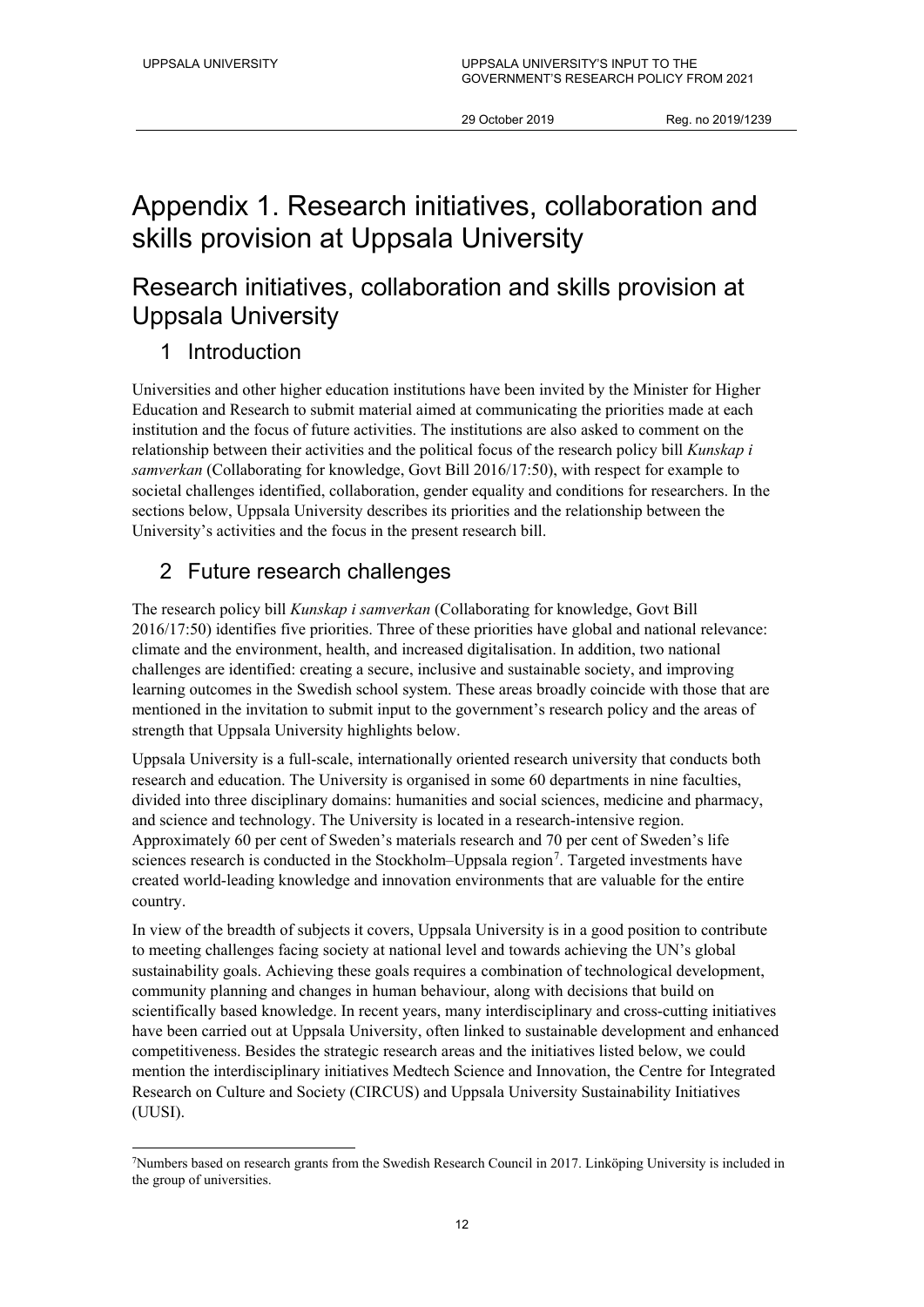The sections below describe some areas of strength to which the University particularly wishes to draw attention. Their common denominator is that they are established, often world-leading research environments with the potential to grow even stronger. The University is well placed to take substantial responsibility for them, but fully realised, they would require increased direct government funding and higher funding ceilings.

### **2.1 Renewable energy and electrification**

Uppsala University conducts research in renewable energy and energy storage and has strong groupings in fields including artificial photosynthesis, batteries, solar cells, water power, wave power and wind power. Uppsala University's leading position in this area of research is reflected in its lead role in the European Commission's BATTERY 2030+ project, its leading participation in strategic research areas such as STandUP for Energy and eSSENCE, and its role as host of a new competence centre funded by Vinnova. Uppsala University sees a need to offer a Master's programme in renewable energy and electrification to create a clearer link between education and research.

The University also conducts research in electrification at a systems level. Electrification is one of the global technological transformations of society. It offers great opportunities to Swedish industry, which in turn will require extensive renewal of engineering programmes and other higher education. Future energy provision requires a transformation of both energy generation and skills development and will affect everyone, from researchers to users. Uppsala University has established itself in many new research areas at the interfaces between communications, industry, the environment, energy, transport, housing and artificial intelligence. Long-term financing arrangements are needed here to maintain stability, innovation and quality.

### **2.2 Climate change and biodiversity**

Climate change and decreased biodiversity pose serious threats to present-day society. The University has broad academic competence in areas that are central to investigating the causes and consequences of climate change. The research concerns functional links between the Earth's geoand biospheres and aims to provide increased understanding and the ability to predict changes in the climate system. A multidisciplinary research initiative has started, focusing on climate leadership in society and academia. Uppsala University is home to world-leading research in evolutionary genetics, which provides unique opportunities to study the ability of organisms to adapt to a changed climate and other stress factors, such as habitat loss. Much of the research is at genetic level and SciLifeLab, National Bioinformatics Infrastructure Sweden (NBIS) and the Swedish National Infrastructure for Computing (SNIC) are key infrastructures for research in the area.

### **2.3 Materials for future challenges in society**

Materials science research contributes to solutions to societal challenges in both climate and health. This area enhances Swedish competitiveness and is important for basic Swedish industries. Research at Uppsala University has a broad range, including energy material, nanotechnology, materials for medical technology and functional materials. The University is also investing in research on more effective, efficient and sustainable production technologies with a focus on materials, such as additive manufacturing (3D printing). The University hosts a new Vinnovafunded competence centre in additive manufacturing for life sciences. In autumn 2020, Uppsala University will launch the first Swedish Master's programme in additive manufacturing, which will provide Swedish industry and academia with necessary skills to meet demands. The University also participates in materials-related research at ESS and MAX IV.

To safeguard Sweden's internationally leading position as a materials manufacturing nation and to stimulate the capacity for innovation, more materials-related basic research is needed. The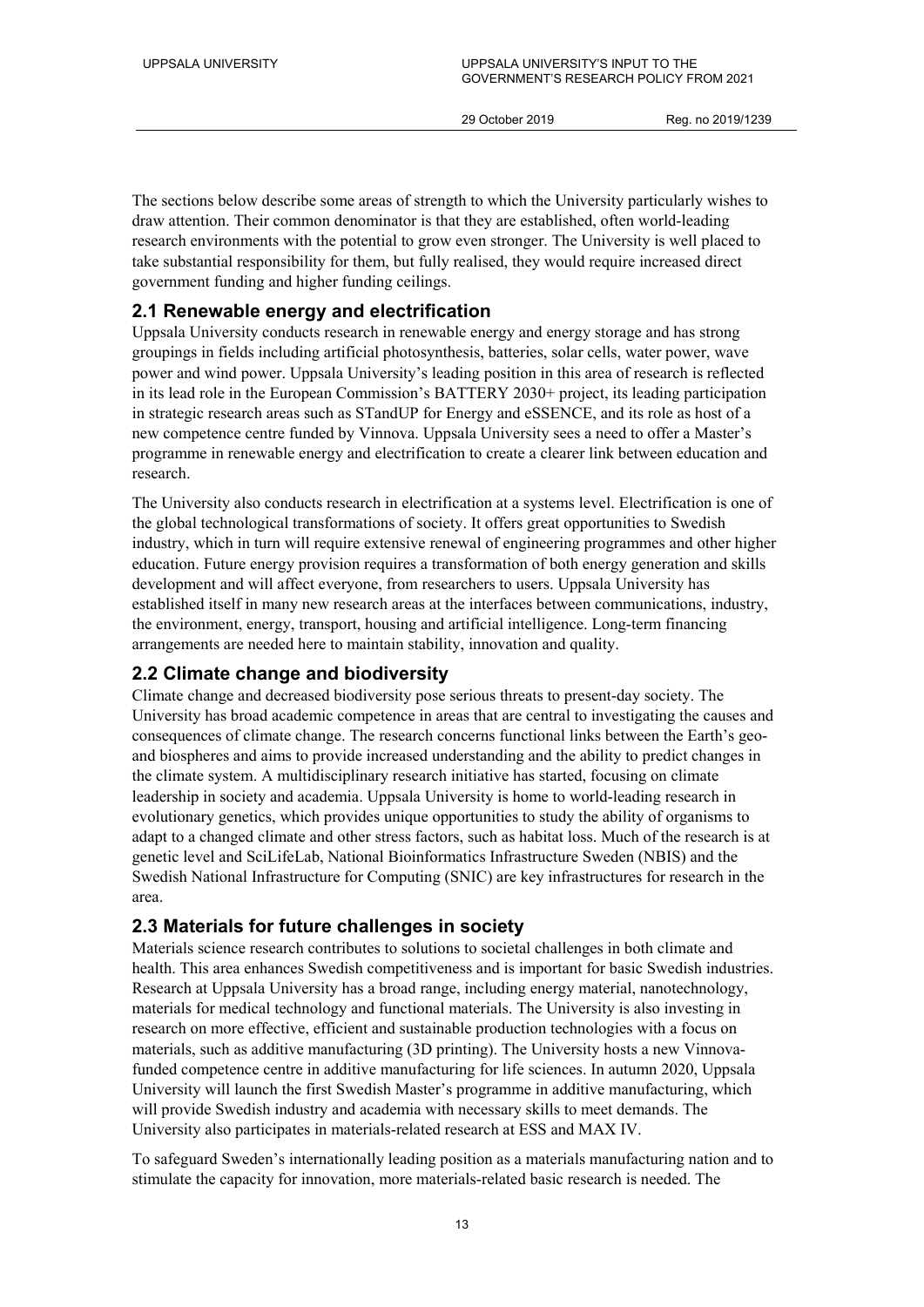investment in SciLifeLab has successfully created technology platforms to increase the interaction between academia and industry. Uppsala University proposes the development of similar technology platforms in the materials area. These could also function as a bridge to the Swedish materials industry.

### **2.4 The challenge of antibiotic resistance**

Antibiotic resistance is an urgent and growing global problem. The pharmaceuticals industry has more or less stopped developing new types of antibiotics, which means that progress in this field largely depends on research at universities and small biotech companies. The situation demands new solutions and partnerships.

Uppsala University's breadth equips it to help find solutions in the area. The establishment of Uppsala Antibiotic Center (UAC) in 2015, for example, created a multidisciplinary research environment for studying antibiotic resistance. The centre conducts interdisciplinary research and education in antibiotic resistance, in areas ranging from microbiology and pharmaceutical development to economic models, law, socioeconomic factors, economic and historical prerequisites for developing new antibiotics, and the implementation of new diagnostics in the clinical meeting between doctor and patient.

A European antibiotic development platform (ENABLE) has been established in Uppsala. It would be valuable to complement UAC's activities by developing the ENABLE concept and building an antibiotic development platform for Swedish researchers.

### **2.5 Major common diseases, global health and mental health**

Infectious diseases and antibiotic resistance, mental ill health and major common diseases such as cancer and cardiovascular diseases, are some of the greatest challenges of our time. On the model of Uppsala Antibiotic Center (UAC), Uppsala University is working on further interdisciplinary centres and initiatives focusing on women's mental health (WoMHeR), and diabetes and childhood obesity (ECHO zones). Progress in the field of immunotherapy promises new, innovative treatment methods.

Uppsala University wants to initiate new, interdisciplinary doctoral schools in the field of major common diseases. The great future breakthroughs in medical research will come where different branches of science meet new, innovative possibilities for development in diagnostics and treatment. Interdisciplinary doctoral schools with clinical doctoral students will also facilitate knowledge transfer to healthcare.

Mental health issues need to be tackled from both a medical perspective and a broader societal perspective. There is a need to strengthen research studying the entire chain of mental health problems from origin to clinical treatment, as well as preventive measures. Uppsala University has strong research environments in healthcare for women (for example, on postpartum depression) and the biology behind mental illness, as well as in psychology, theology and gender studies, all of which can contribute to a sustainable society from a public health perspective. The University sees a need to start a new healthcare counselling programme to further strengthen this area.

### **2.6 SciLifeLab and pharmaceutical development**

The national centre for life sciences research, SciLifeLab, is a large-scale national research facility in molecular life sciences. SciLifeLab focuses on technological development and data-driven research in cell biology, precision and translational medicine, and the environment and biodiversity. The close connection between the research infrastructure and the excellent research environment benefits technological development, interdisciplinary exchanges, innovation and collaboration with industry and the healthcare sector. Uppsala University has unique expertise in areas such as pharmaceutical development, medical imaging, genetics and bioinformatics.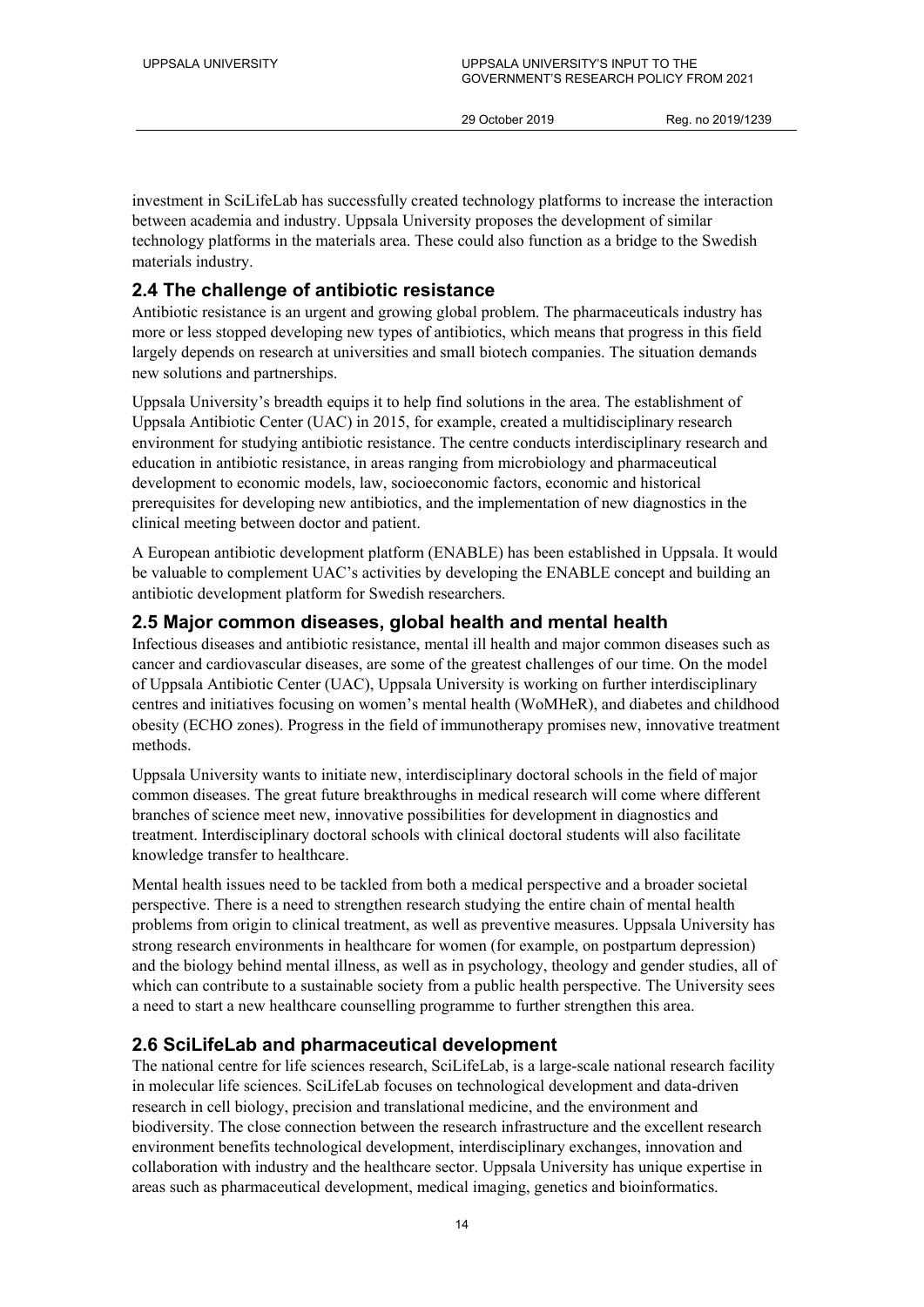Examples of this include the cooperation of the Faculty of Medicine and the country's only Faculty of Pharmacy with SciLifeLab Drug Discovery and Development Platform (DDD), Swedish Drug Delivery Center (SweDeliver) and the new initiatives Genomic Medicine Sweden (GMS) and Testa Center.

It is important to enhance national access to SciLifeLab's research infrastructure. Furthermore, a national framework is needed for the large quantities of data that are generated in life sciences. Internationally, SciLifeLab will have a key role in coordinating the large quantities of data generated in the life sciences, notably through Swedish involvement in the European 1+ Million Genomes Project.

Strengthening the pharmaceutical development platform would create possibilities, for example for developing new antibiotics and expanding collaboration with companies. The part of SciLifeLab that is funded as a strategic research area should be fully integrated in the direct government funding of the universities involved without earmarking.

Through SciLifeLab, Uppsala University can take increased national responsibility for bioinformatics and the University perceives a need for a Master's programme in bioinformatics with a focus on medicine and biology. Further, doctoral education in the pharmaceutical area needs to be strengthened to ensure that Swedish industry and Sweden maintain competitiveness in the life sciences area.

### **2.7 Future health and medical care**

The healthcare landscape is changing, not least through reforms focusing on local care and home healthcare. This will make greater demands on skills and interdisciplinary cooperation in care services. Uppsala University has good potential to contribute to the future skills supply by preparing healthcare staff for the challenges that lie ahead. Among other things, teaching and learning methods are being developed with a focus on primary care in the form of academic health centres. In addition, the University has a special initiative in medical humanities and social sciences, launched in 2017, which aims to develop interdisciplinary teaching and research in this area and to give future care providers a broad set of tools to equip them better to meet patients in care situations. Uppsala University also hosts research and education aiming to interconnect healthcare practice with research on leadership and organisations.

The implementation of precision medicine in healthcare, for example through Genomic Medicine Sweden (GMS), will bring far-reaching structural changes in current healthcare over the next ten years. Major investments are required in data management infrastructure, continuing professional development and the incorporation of new staff categories in healthcare in order to implement these changes.

Uppsala University has the skills capacity to increase its educational offerings in the area, for example by establishing a new occupational therapy programme.

### **2.8 The digitalisation of society: AI and digital humanities**

Artificial intelligence (AI) and the increasing digitalisation of society are affecting people's work and life, and society more generally. The consequences need to be studied from various perspectives, taking up issues of technology, ethics, law, philosophy, gender, human computer interaction, linguistics, education, politics and other fields.

AI initiatives with close industry links are increasing in Sweden and globally, but will lose their innovative edge in the absence of broader scientific initiatives. Uppsala University's ambition is to establish a position of strength in research and education in the digitalisation of society and the associated challenges and opportunities. The University is therefore making strategic efforts in the area aimed at strengthening interdisciplinary research and education in AI and machine learning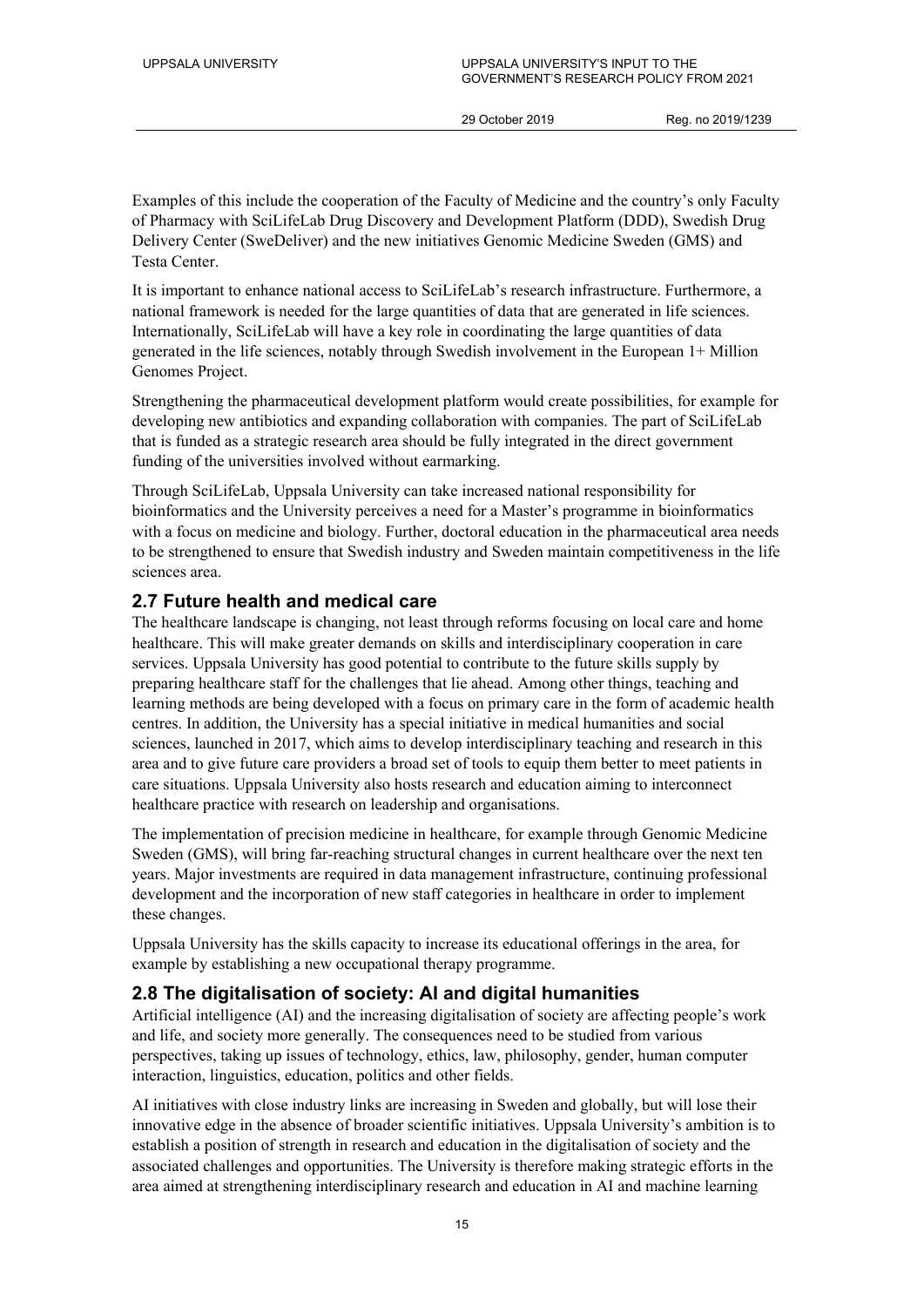(ML). In addition, there is a growing research and education environment in digital humanities that links up many of the areas offered by the University.

### **2.9 Liberal democracy, human rights and the rule of law**

Global developments pose considerable challenges to the democratic system and the rule of law, both nationally and internationally. Uppsala University has leading expertise in this area and the capacity to conduct interdisciplinary research and education, with strong research environments, for example, in the Uppsala Forum on Democracy, Peace and Justice, the Uppsala Conflict Data Programme (UCDP) and the Institute for Russian and Eurasian Studies (IRES). UCDP is the world leader in the production of data on conflicts and is used not only by researchers, but also by UN bodies, the World Bank and the WHO. More coordinated research initiatives and Master's level education are planned. The IRES excellent research environment is also a node for national and international cooperation between universities, and for government agencies and ministries.

There is potential to start international Master's programmes and freestanding courses. There is also a need to further develop collaboration with both public administration and civil society in Sweden, in order to promote an inclusive, democratic and socially sustainable development of society.

### **2.10 Migration and racism**

Uppsala University conducts successful research on integration and the labour market, for example through the Uppsala Immigration Lab. The University is also strongly placed to engage in research on migration and racism, following the establishment of the Centre for Multidisciplinary Studies on Racism (Cemfor), and in view of the unique linguistic research conducted at the University. This particularly applies to minority and immigrant languages. The links between increasing migration and political conflicts, violence and military conflicts pose new societal challenges, as do issues relating to the education system. In addition, there are issues concerning migration, the labour market and regional disparities. Uppsala University sees a need to further strengthen this field of research, particularly in practice and policy-related research on political, social, economic, cultural and legal aspects of migration.

### **2.11 Social sustainability**

In a sustainable society, economic development, social welfare and cohesion go hand in hand with a sustainable environment. Research and education in the Disciplinary Domain of Humanities and Social Sciences are important for the democratic and sustainable development of society. Uppsala University currently has many unique research and educational environments associated with sustainability issues, for example, environmental law and the Future Urbanisms project at Campus Gotland. In addition, expertise from a range of disciplines is being brought to bear on research issues relating to the causes, consequences and solutions of segregation. A sustainable society also depends on enough people being educated in social welfare occupations to ensure a continued supply of skilled people and good services for citizens. Uppsala University stands prepared to take responsibility and contribute in this respect.

### **2.12 The pilot project ULF (Development, Learning, Research)**

Uppsala University is participating in the pilot project ULF (Development, Learning, Research), which runs from 2017 to 2021. The purpose of the project is to develop models for long-term collaboration on practice-based research between local authorities and HEIs, and to create structures that enable teachers, students of education and researchers to collaborate on practicebased research and operational development. The pilot project has established and strengthened collaboration by building on and renewing existing collaboration structures. The results will be presented in the form of various models which will be used as a basis for deciding on regular activities. A final report and external evaluation of the pilot project will be presented in 2022.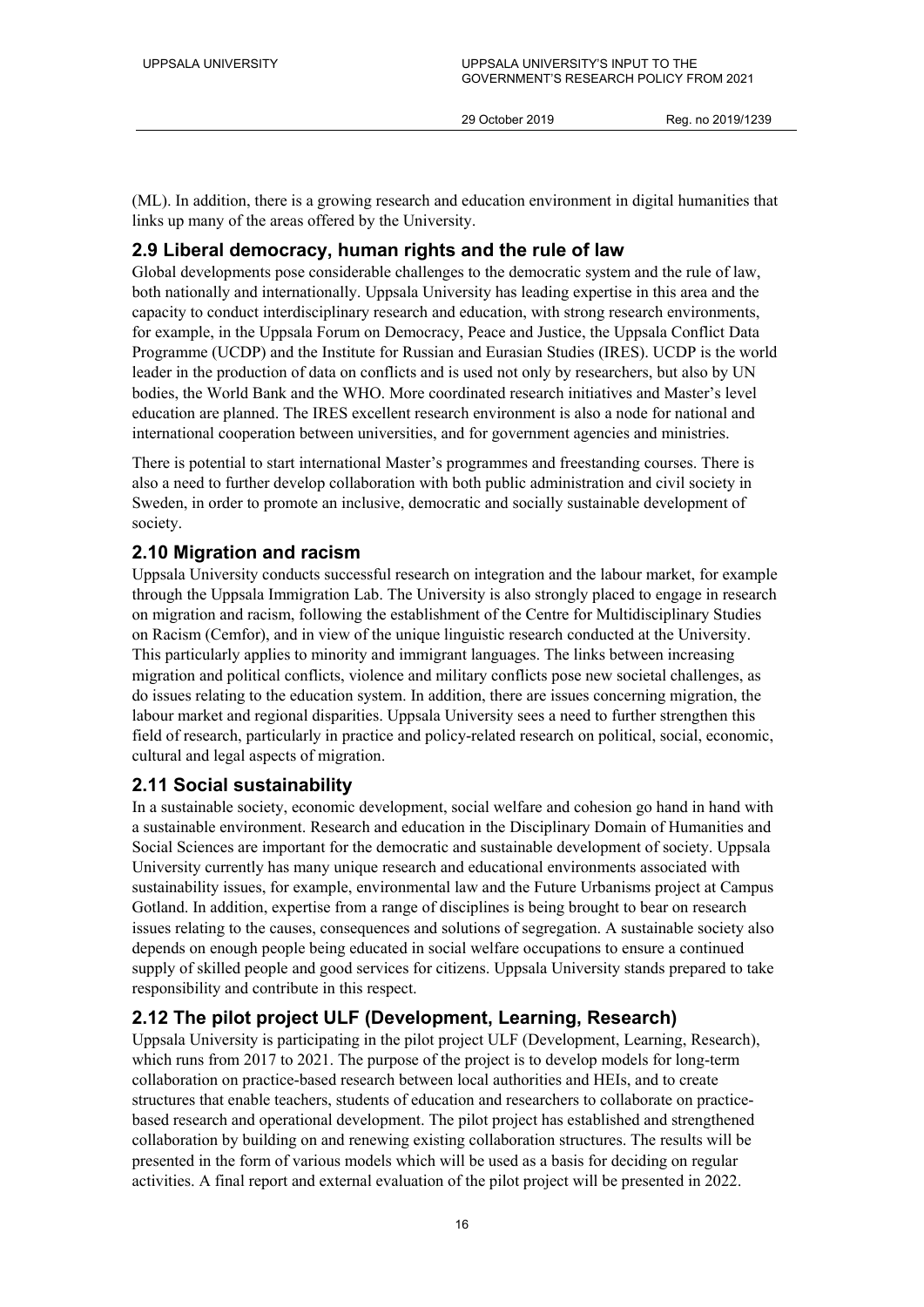Uppsala University considers that ULF activities should be made permanent if an evaluation of the project shows that this is a successful way to strengthen research on schools. Pending a decision on continued activities, it is important that the pilot project continues to receive funding so as not to lose skills and continuity.

### 3 Collaboration

Uppsala University regards collaboration as an integral part of education and research, not as a separate task. Much of the University's research is conducted in collaboration with other actors. All of the strategic initiatives at Uppsala University listed above occur in collaboration with companies, healthcare or other actors. Uppsala University participates in EIT consortia and hosts Vinnova-funded competence centres. Collaboration with employers is natural and central to most educational programmes, particularly programmes that include placements.

Uppsala University's strategic partnerships with ABB, Uppsala Municipality, Region Gotland and RISE Research Institutes of Sweden, as well as a similar agreement on collaboration with NCC, are all intended to strengthen the University's research and education, while contributing to societal benefit and innovation.

In recent years, the University has developed its collaboration at local and regional levels. The close collaboration with the County Council on university healthcare and clinical research has been supplemented by deepened partnerships with Uppsala Municipality and Region Gotland based on the underlying theme of sustainability. These partnerships offer good contexts to find practical applications for the research and education conducted at Uppsala University.

The task of collaboration should not receive any particular compensation in the government's distribution of resources. The model used at present – redistribution of direct government funding based on a pilot evaluation carried out by Vinnova in 2016 with voluntary participation by HEIs – is inappropriate for the purpose and reduces the legitimacy of the government's distribution of resources.

If the government is to include a collaboration component in its allocation of funding to HEIs, the assessment of performance and quality must be based on collaboration in its entirety, and the impact must be evaluated, not just HEI strategies and supporting functions. The evaluation of outcomes and impacts should include benefit to the HEI, benefit to partners and benefit to society. In addition, it is crucial that comparisons are based on some form of equivalent to the standardisation of fields used in bibliometrics. The evaluation of collaboration must not reward certain HEIs more than others on the basis of differences in their range of subjects and profile.

As is the case with research in general, in collaboration too, a high degree of external funding has a negative impact on the HEI's strategic autonomy and long-term outlook. Increased direct government funding would improve the conditions for long-term activities in the area of collaboration as well.

Certain circumstances hinder collaboration by HEIs. The fact that HEIs cannot act as independent legal persons limits their ability to enter into certain types of agreements and to claim secrecy in cooperative projects with external actors, because of the principle of public access to official documents. Moreover, certain forms of collaboration risk falling into the ambit of the Public Procurement Act. Still other cases raise the issue of conflict with state aid rules. Increased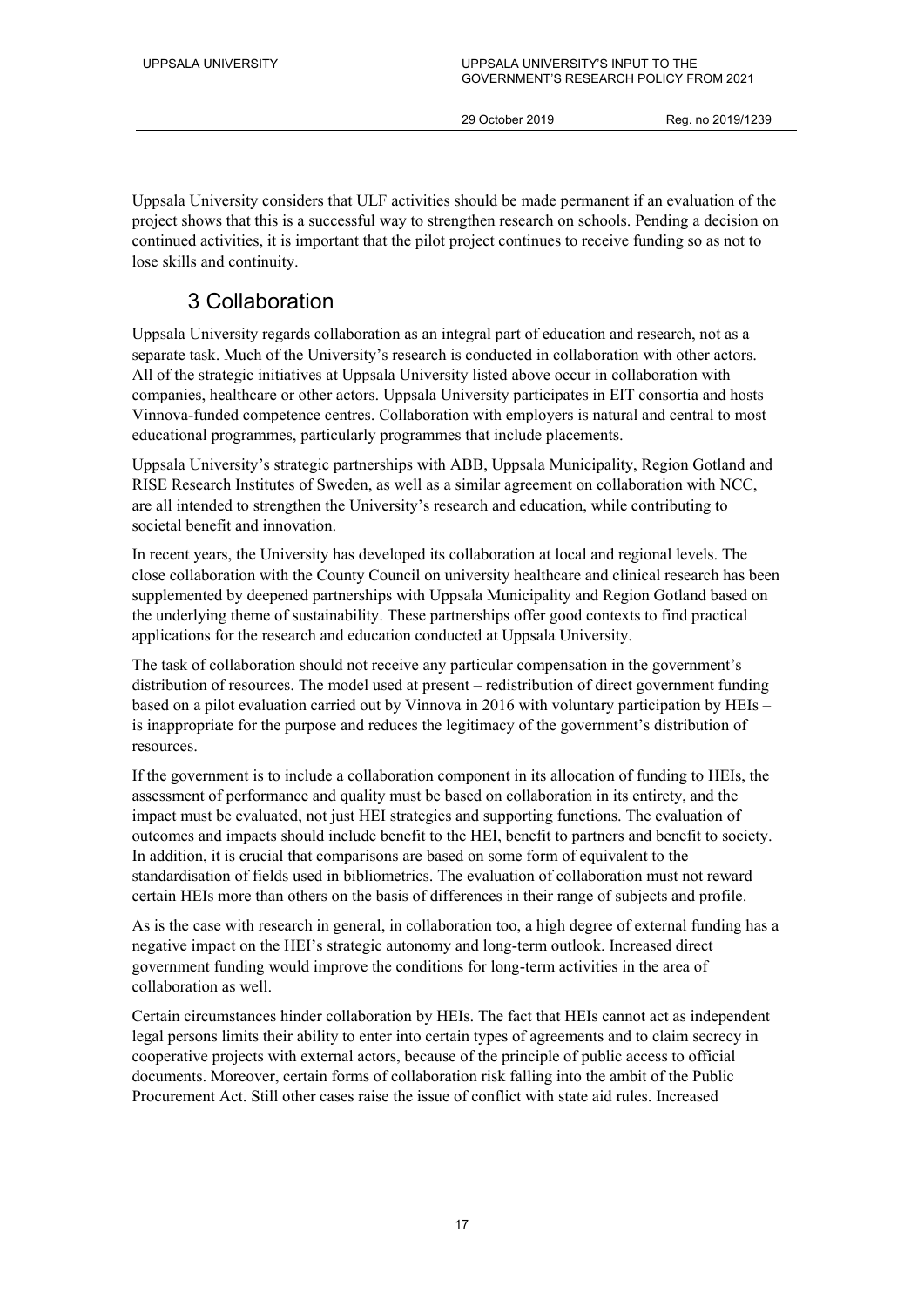institutional autonomy would also enable HEIs that lack holding companies to manage certain issues more effectively.<sup>[8](#page-18-0)</sup>

It is important that the forms of collaboration supported by government research funding bodies are easy to operate within. Many programmes for collaboration, both nationally and in the EU, have acquired too complex a structure, involving extensive administration, because of the number of actors involved, requirements for numerous parties from academia, companies and organisations, and a lack of clarity in funding arrangements.

### 4 Skills provision at Uppsala University

### **4.1 Conditions for researchers and attractive career paths**

The long-term provision of skills at the University can be improved by a number of measures. In Chapter 2 *Give higher education institutions favourable conditions* the University points out the need for legislative changes to improve opportunities for strategic recruitments and in Chapter 3 *Strengthen research of the highest quality and relevance* the University indicates the need for autonomy and long-term action in order to take strategic responsibility as an employer.

Uppsala University has taken significant initiatives to improve the long-term availability of skilled staff. For many academics, the period between successful completion of their doctorate and a permanent position is challenging and involves short-term financing conditions. The University is developing career guidance and mentoring programmes for young researchers, along with continuing professional development tailored to different groups. In addition, measures are being taken to provide associate senior lecturer (assistant professor) positions during the period 2016– 2021.

As part of its work on improving conditions for researchers, the University has joined the European Charter for Researchers & Code of Conduct for the Recruitment of Researchers (Charter and Code). The European Commission approved the University's application in early 2019, which confirms that Uppsala University maintains high standards in its recruitment procedures and working conditions for researchers and teachers. At the same time, the University has committed itself to continued efforts in areas where improvements are necessary. These are in line with the recommendations in the research evaluation Quality and Renewal 2017. They include parallel language use and enhanced career support, and to some extent involve development activities that the University has already started.

### **4.2 Gender equality**

Gender equality and equal opportunities are important issues from the perspective of both rights and quality. To maintain high quality in both research and education, the higher education sector must make use of the skills and potential of all teachers, researchers and students, regardless of gender. This work requires persistence and long-term commitment. The goal should be for the gender distribution to fall within the established gender equality range (40–60 per cent) in all employment categories and all activities. The government's micromanagement of gender equality efforts in terms of the goal for the proportion of women among new professors is not an effective means of support for achieving gender equality throughout universities. Gender mainstreaming, on the other hand, is considered an appropriate tool to use.

The University conducts long-term, strategic efforts to promote increased gender equality and five key areas have been identified in the gender mainstreaming plan: professional development at

<span id="page-18-0"></span> <sup>8</sup> *Lärosätenas samverkan med det omgivande samhället – utgångspunkter och principer* (HEI collaboration with society: starting points and principles). Association of Swedish Higher Education Institutions: Expert Group on Collaboration. December 2018.